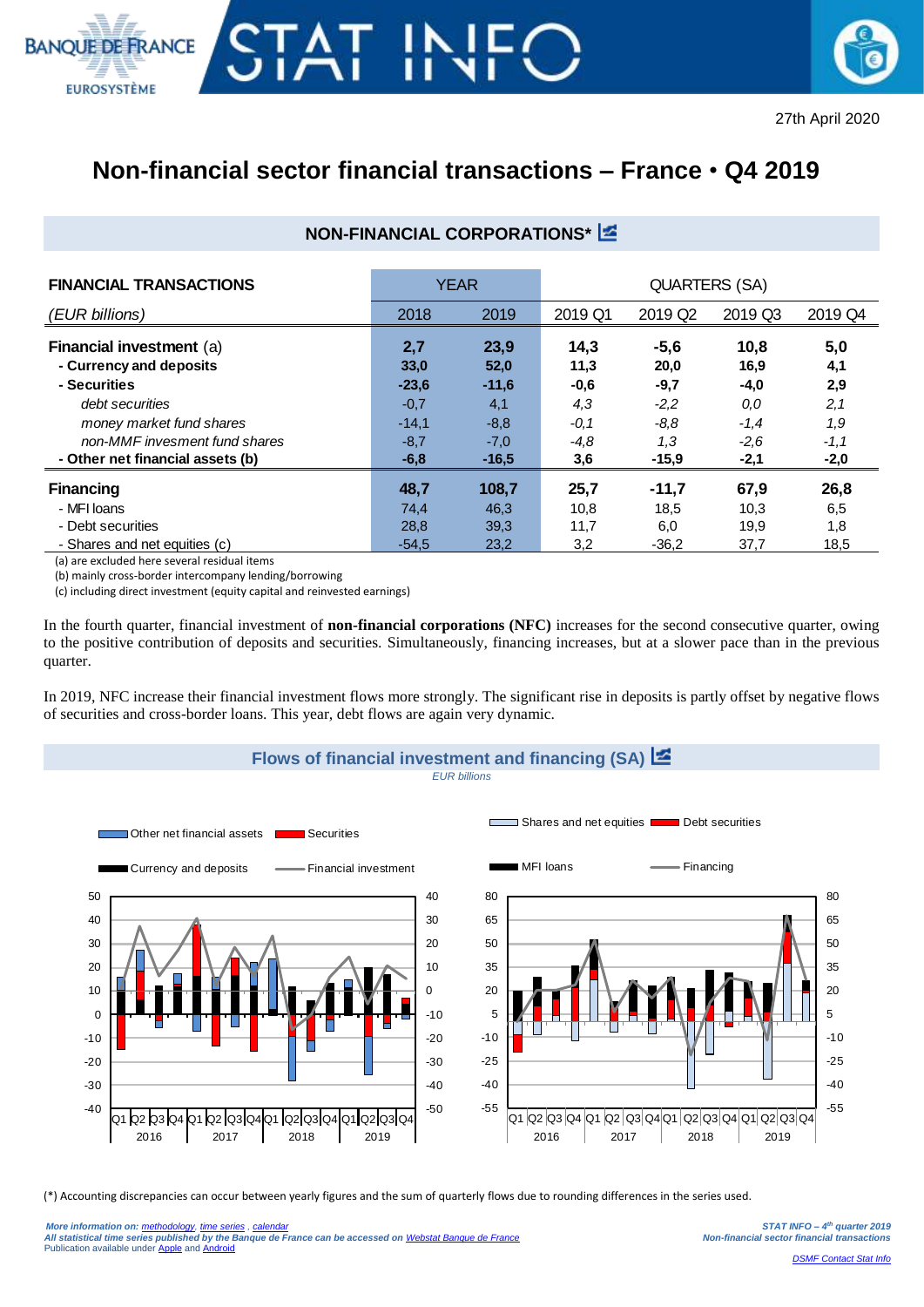

## **GENERAL GOVERNMENT\***

| <b>FINANCIAL TRANSACTIONS</b>                                                                                                   | <b>YEAR</b>                          |                                     | <b>QUARTERS (SA)</b>              |                                                 |                                            |                                            |  |
|---------------------------------------------------------------------------------------------------------------------------------|--------------------------------------|-------------------------------------|-----------------------------------|-------------------------------------------------|--------------------------------------------|--------------------------------------------|--|
| (EUR billions)                                                                                                                  | 2018                                 | 2019                                | 2019 Q1                           | 2019 Q <sub>2</sub>                             | 2019 Q3                                    | 2019 Q4                                    |  |
| Financial investment (a)<br>- Currency and deposits<br>- Securities<br>debt securities<br>net equities<br>invesment fund shares | 17,5<br>13,6<br>3,9<br>$-4,2$<br>0,1 | 12,4<br>8,9<br>3,5<br>$-0,1$<br>0,9 | 22,4<br>14,9<br>7,5<br>4,9<br>1,1 | $-13,3$<br>$-6,8$<br>$-6,5$<br>$-2,5$<br>$-1,9$ | 34,5<br>34,6<br>$-0,1$<br>$-0.2$<br>$-1,2$ | $-30,5$<br>$-33.9$<br>3,4<br>$-1,3$<br>2,8 |  |
| <b>Financing</b>                                                                                                                | 8,0<br>68,4                          | 2,6<br>84,5                         | 1,5<br>24,9                       | $-2,1$<br>12,6                                  | 1,3<br>48,4                                | 1,9<br>$-1,9$                              |  |
| - Deposits<br>- MFI Ioans<br>- Debt securities                                                                                  | 9,3<br>1,9<br>57,2                   | 11,3<br>1,2<br>71,9                 | 4,8<br>1,2<br>18,9                | 4,1<br>$-1,3$<br>9,8                            | 0,3<br>1,0<br>47,1                         | 2,4<br>0,6<br>$-4,9$                       |  |

(a) are excluded here several residual items

In the last quarter, financial investment from **general government** strongly declines due to a significant diminution of deposit holdings. Meanwhile, general government reduces its debt by repurchasing bonds.

In 2019, debt flows are nonetheless increasing compared to 2018, stimulated by a rise in bond issuance. Financial investment growth is lower, considering fewer investment fund shares purchases.



(\*) Accounting discrepancies can occur between yearly figures and the sum of quarterly flows due to rounding differences in the series used.